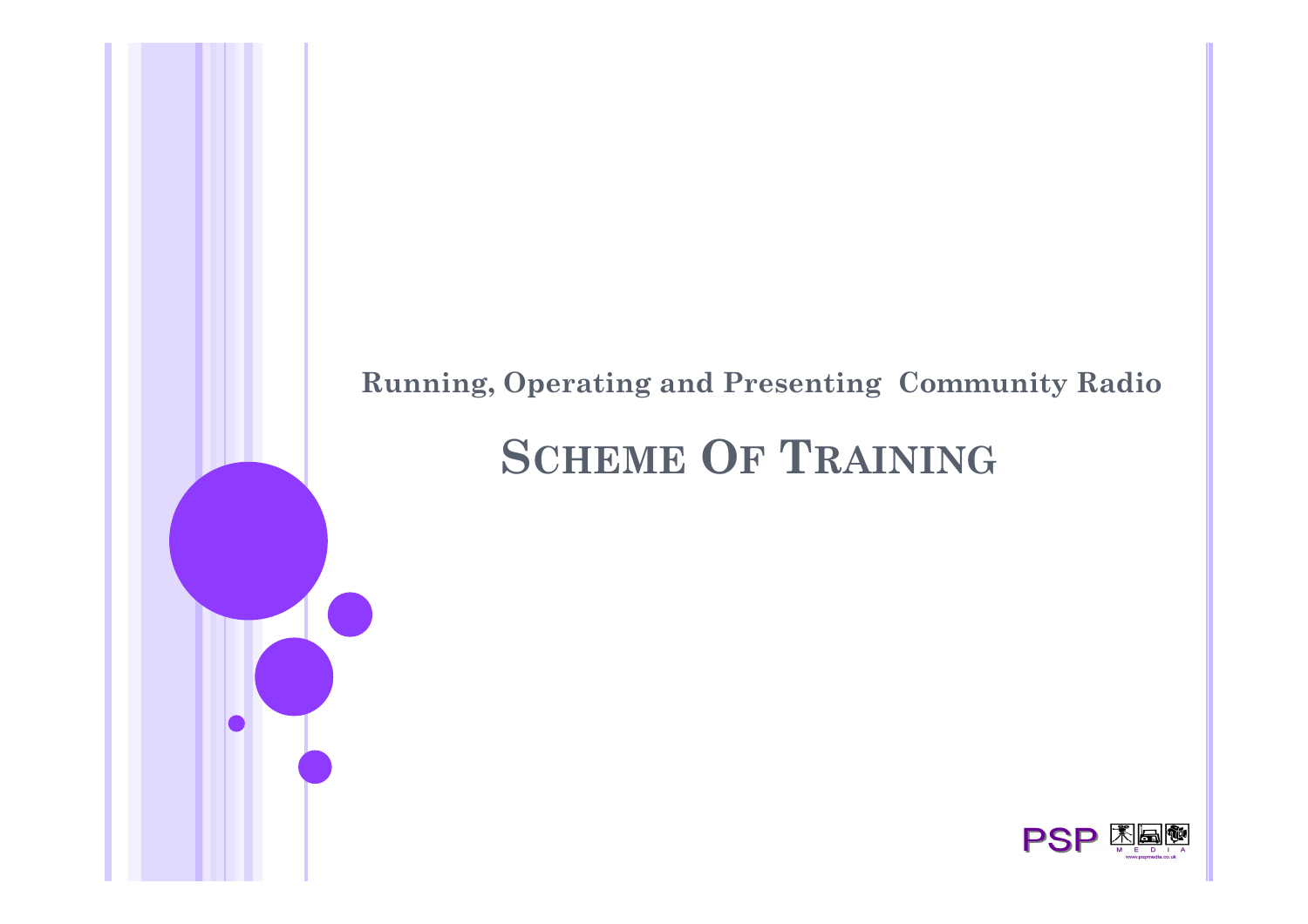# TARGET GROUP :- MANAGERS, CONSULTANTS AND SENIOR VOLUNTEERS

- ! Station Policy confirmation setting
- o Rules of the Station
- **o** Programming Direction Clock Feature (Station)
- **o** Specialist Slots
- ! Imaging on air jingles sweepers themes and logo blocks & pop up banners
- o Target Demographic
- o Funding Avenues
- o Marketing
- ! Roadshow Market Place Presents
- **.** Automation
- **o** External Programming Policy
- ! Presenter Volunteer expenses, contra & airtime
- ! Online Presents, Content, Face Book & Twitter
- o Volunteer Support & Training
- **.** Studio Booking Procedure and logging usage
- **o** Data protection **7**

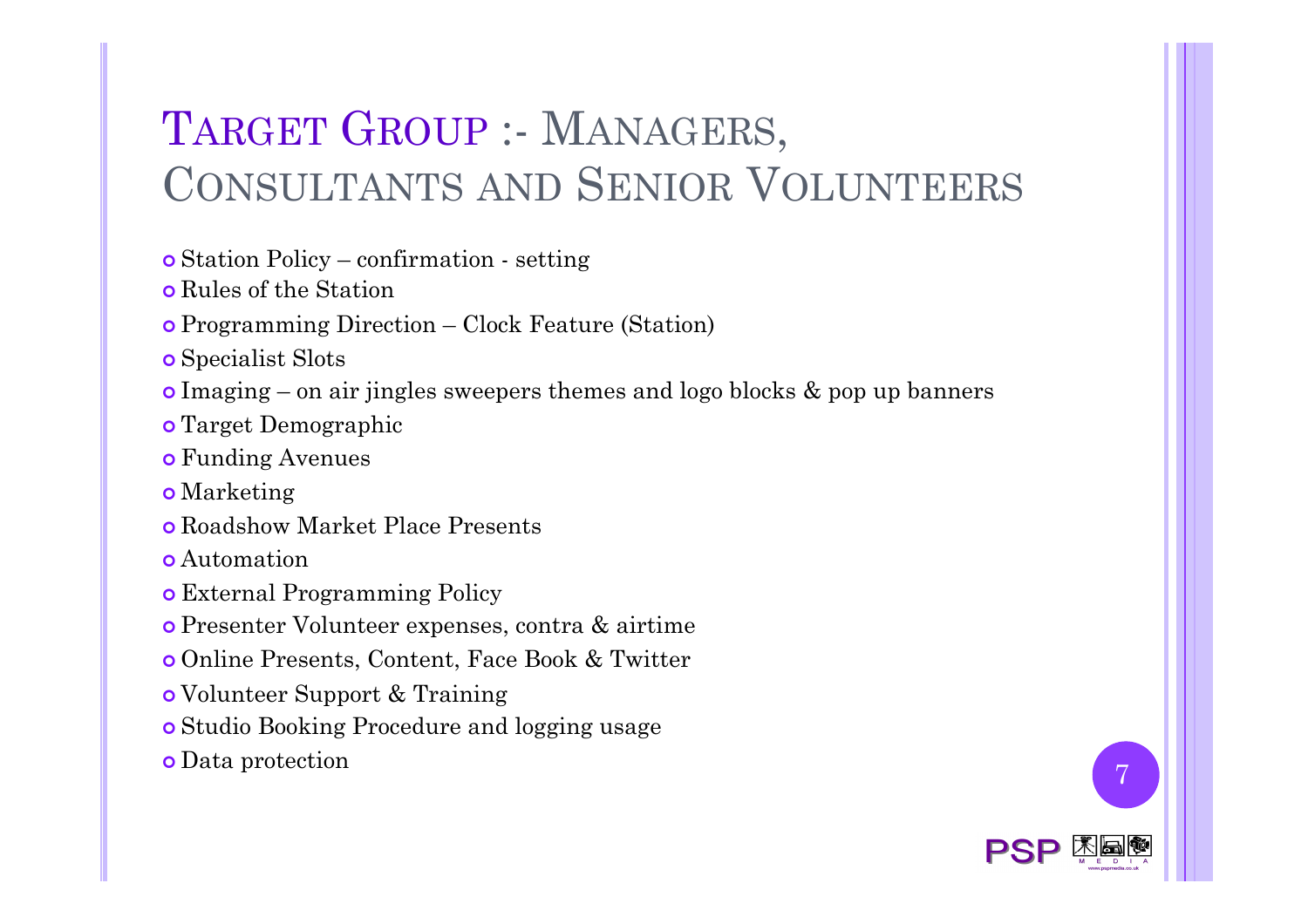# TARGET GROUP :- ALL VOLUNTEERS

### Induction

- o Welcome
- **o** What is The Station
- **o** How Does It Work
- ! What Can It Do For You
- ! What Can You Do For It
- **o** What Benefit does it provide
- ! What Are You Skills
- ! What availability doe you have for volunteering
- What availability do you have for training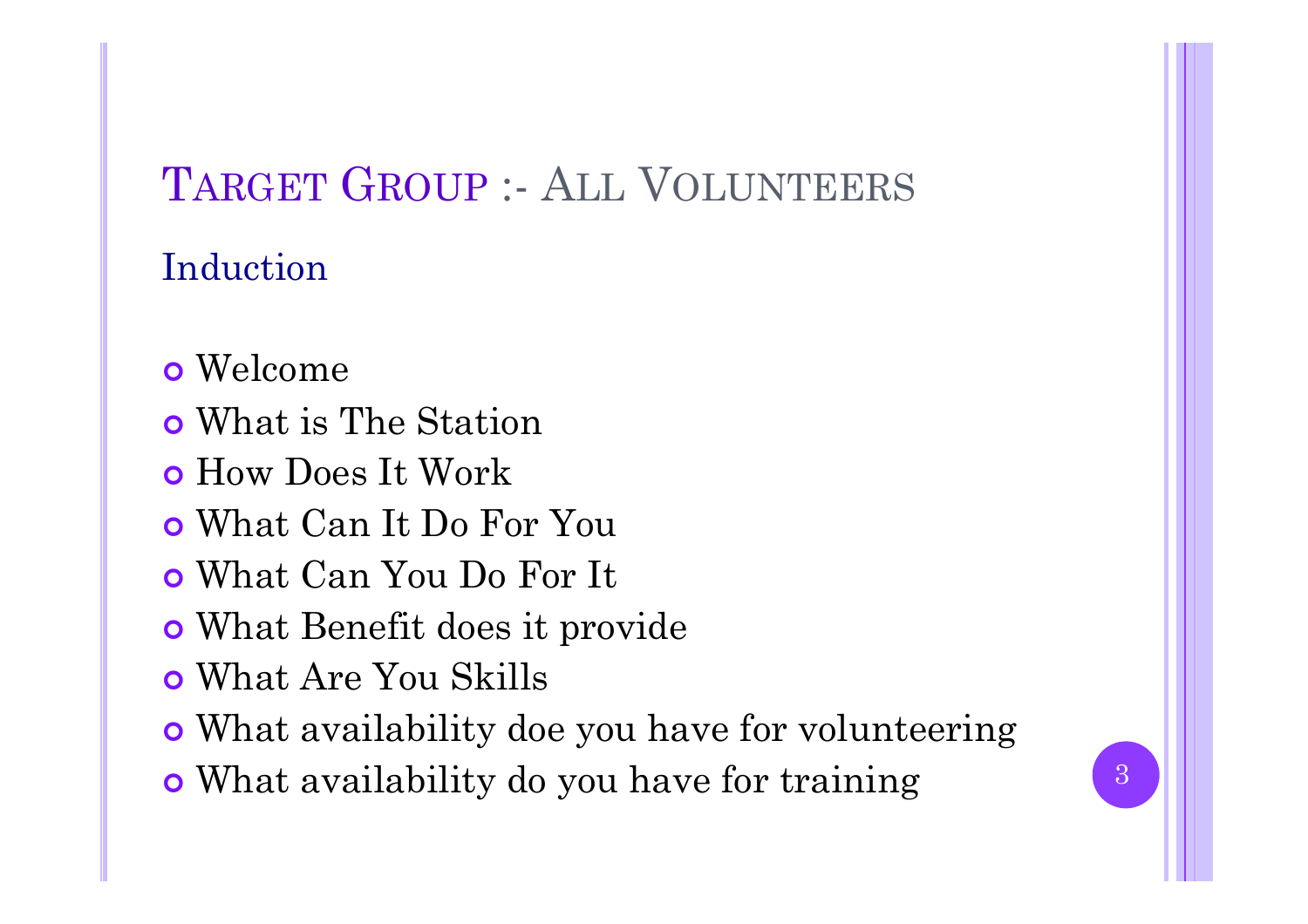## TARGET GROUP :- ALL

- **o** Station Aims
- **o** Station Rules
- **o** Safe Working Practice
- o Training & Development
- **o** Child Protection
- **o** Induction
- 1-2-1 support, coaching, appraisal sessions
- **o** Innovative Programmed Training & Coaching
- **o** Communication Email Groups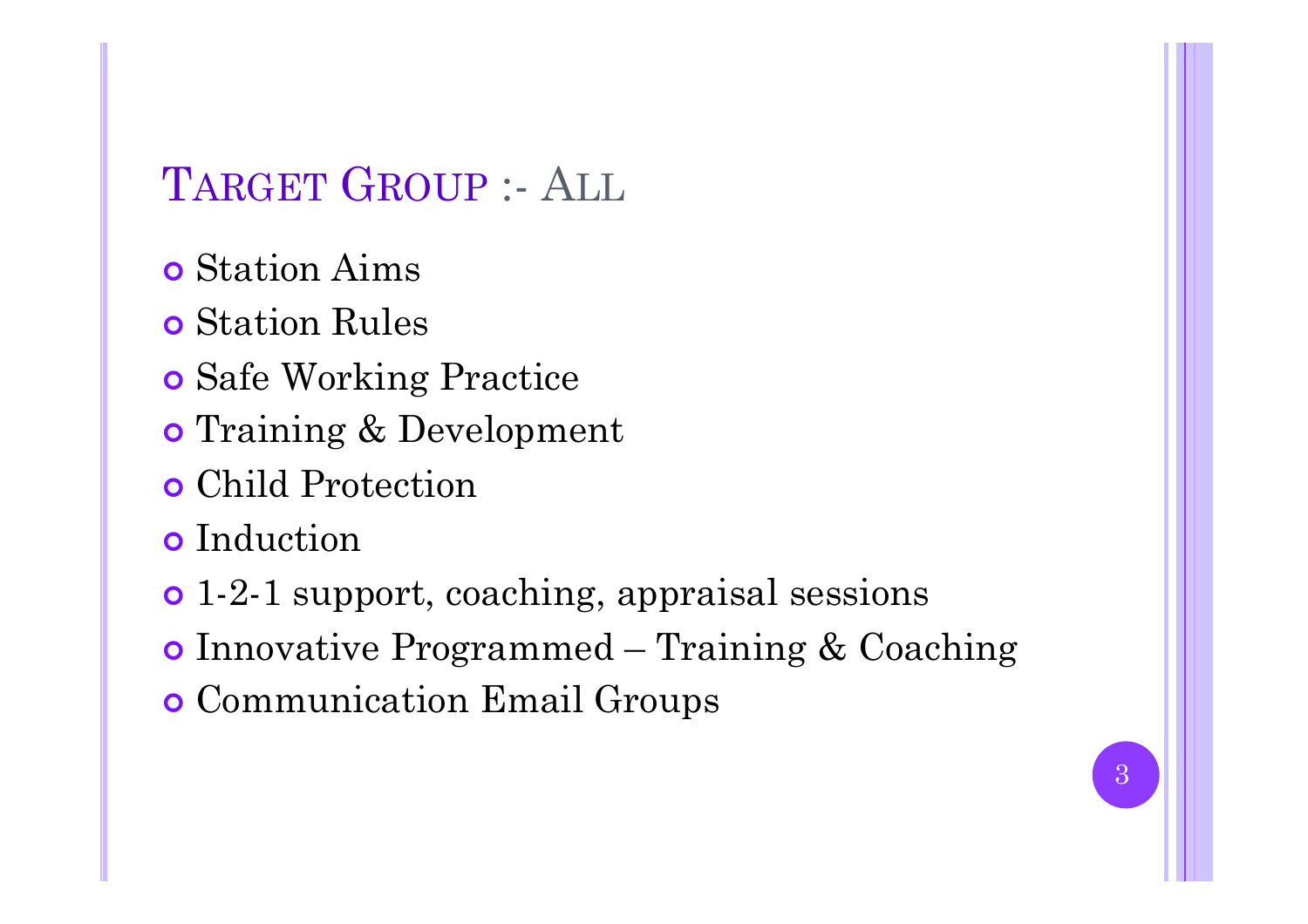### TARGET GROUP :- MANAGERS, SENIOR PROGRAMMING TEAM AND SENIOR VOLUNTEERS DUTY MANAGERS

- **. Duty Manger Responsibility**
- ! Chain Of Command
- **o** Last Minute Shift Cover
- **o** Back up Automation
- ! Personnel notes on Volunteer files
- **o** Communication
- o Volunteer Support
- ! Scheduling Logs Reasonability's and Procedures
- ! Audio Loading onto the system inc PRS



6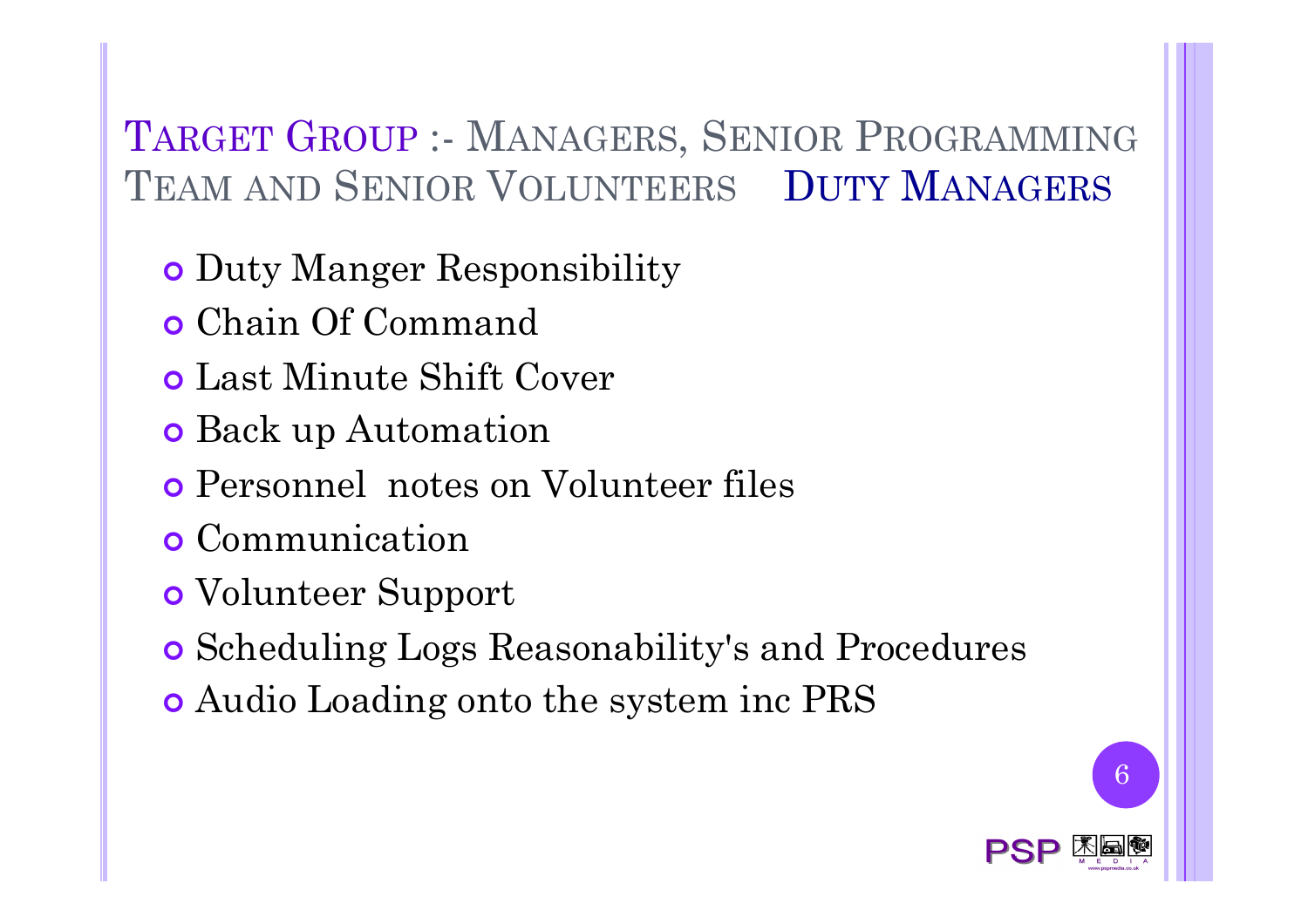## TARGET GROUP :- SALES TEAM, PROMOTIONS, MANAGEMENT, TRAFFIC AND CREATIVE TEAM

- **o** Sales in Radio
- ! Campaigns, length, duration impact
- **o** Sponsorship
- **o** Competitions
- o Idea's for Clients
- **o** Roadshows
- o Online
- **•** Accountability pro's and con's
- **Traffic and Accounting paper work and procedure**
- **o** Manage Expectations
- o Legal do's and don't
- **o** Contra Deals
- **o** Record Keeping

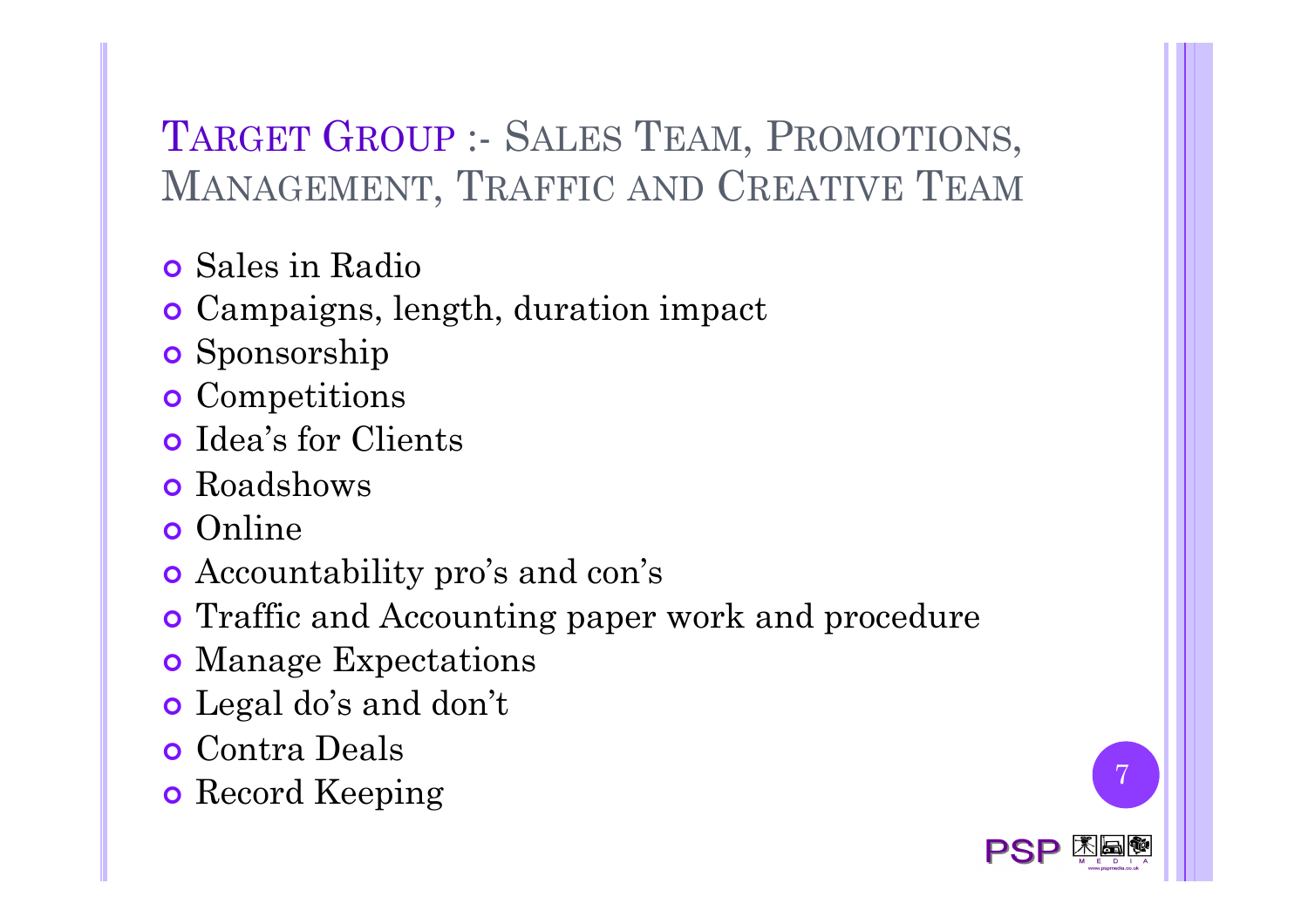# TARGET GROUP :- PROGRAMMERS, PRESENTERS, NEWS TEAM AND PRODUCERS

**o** Desk Operation

**o** Cool Edit Operation Basic

**o** Cool Edit Multilayer

! Myriad Operation, Search, Position Codes **o** Input Guide Lines for Myriad

- **.** Editing Scripts for radio
- **o** Broadcast Law
- **o** Rules of The Station
- **o** Keeping Records
- **.** Obituary Procedure
- Problems and what to do 12

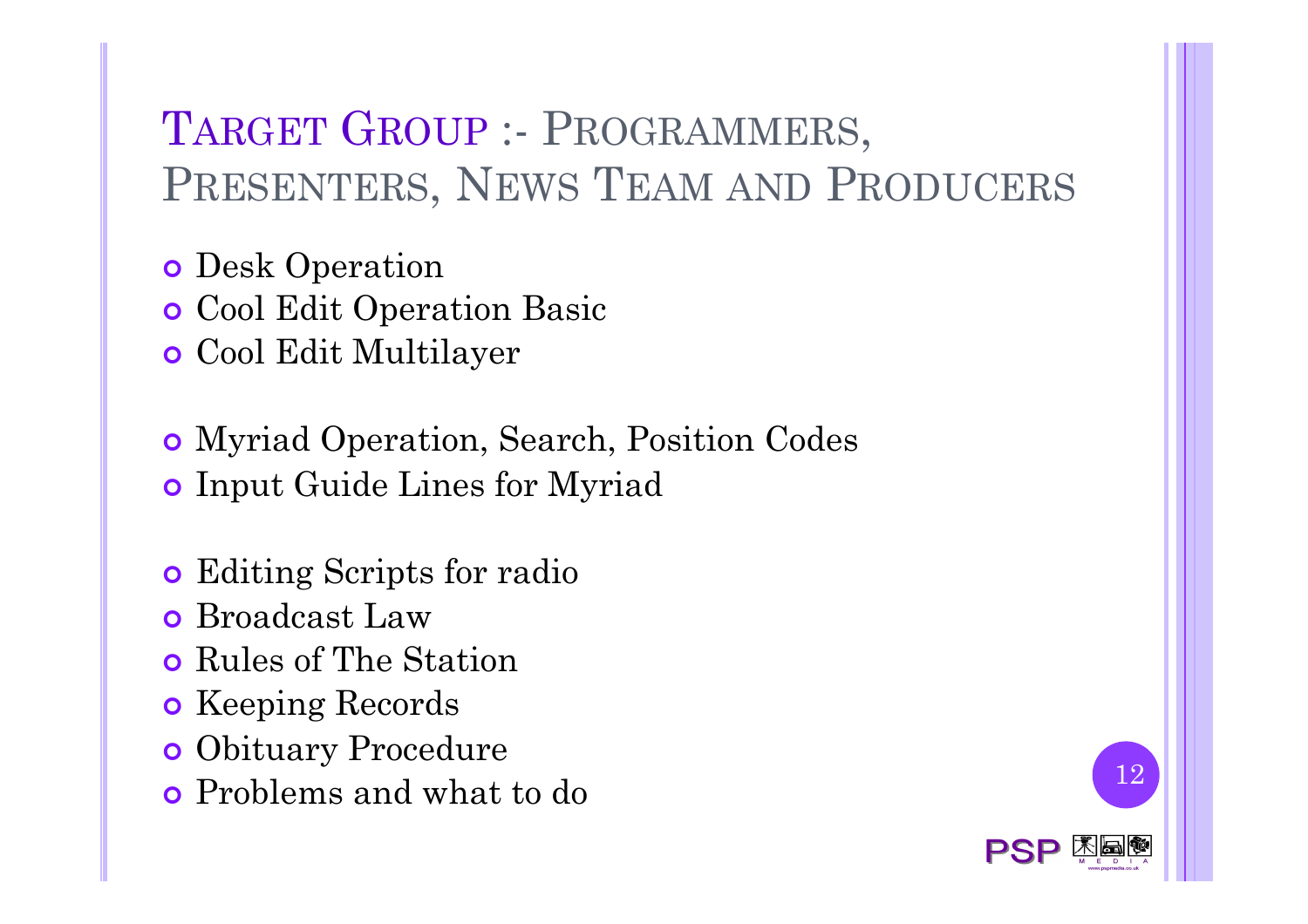TARGET GROUP :- PRESENTATION STAFF, PRESENTERS, PRODUCER, PRODUCTION **ASSISTANTS** 

- **o** Station Image
- ! Show Content & Planning
- **o** Imaging The Show
- ! Local Content
- **o** Back Timing
- **o** Interaction
- **o** Callers, Texts and Email
- **o** Clock Construction
- **o** Features
- **o** Assistants Role
- **o** Automation
- **o** Sounding Live
- **o** Real Time
- **o** Links
- **o** Seg points
- o Logging
- o Promo's
- o Pod casts
- **o** Putting Audio on System & PRS